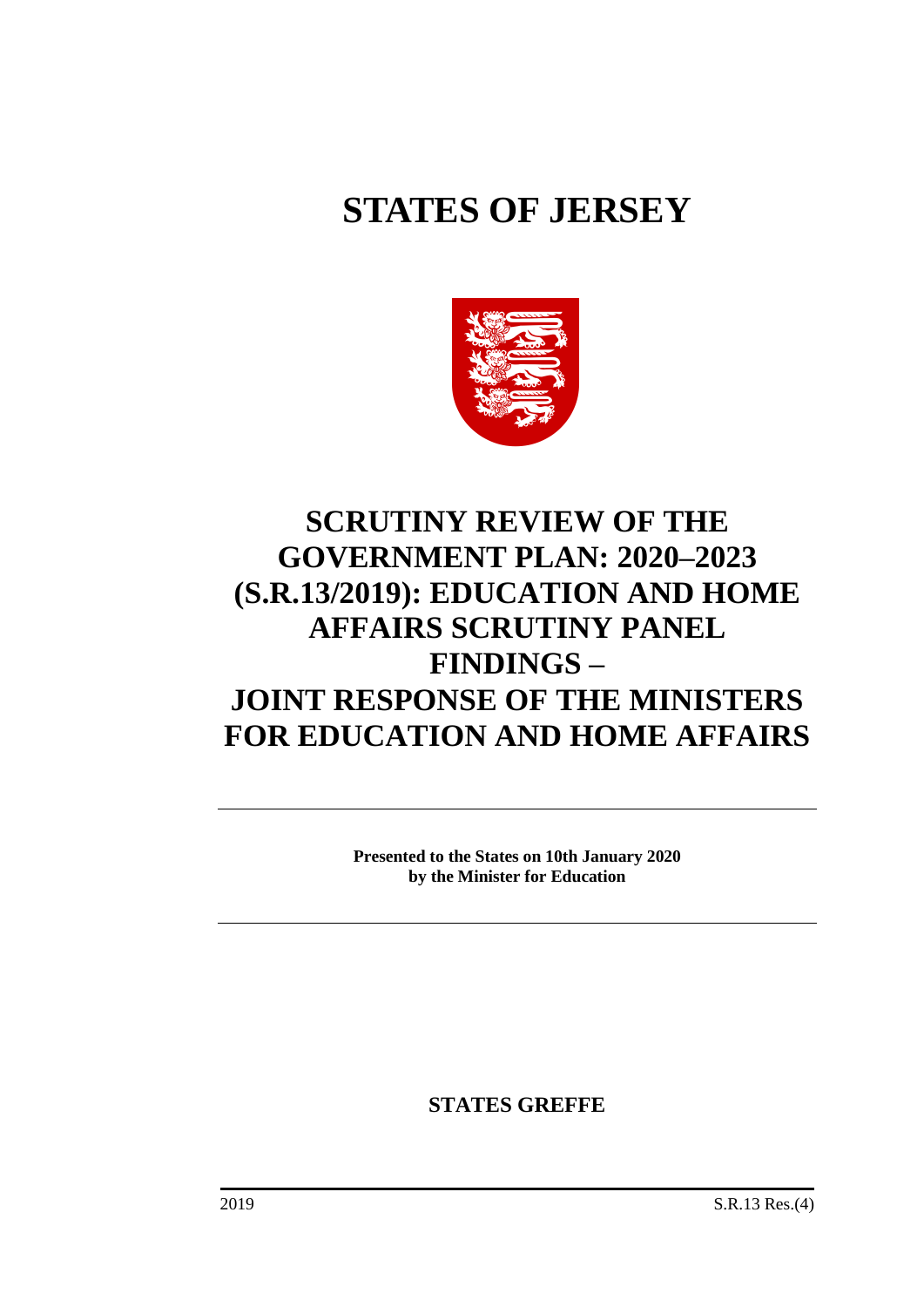#### **SCRUTINY REVIEW OF THE GOVERNMENT PLAN: 2020–2023 (S.R.13/2019): EDUCATION AND HOME AFFAIRS SCRUTINY PANEL FINDINGS – JOINT RESPONSE OF THE MINISTERS FOR EDUCATION AND HOME AFFAIRS**

| <b>Ministerial Response to:</b> | S.R.13/2019                                              |
|---------------------------------|----------------------------------------------------------|
| <b>Review title:</b>            | Scrutiny Review of the Government Plan:<br>$2020 - 2023$ |
| <b>Scrutiny Panel:</b>          | <b>Education and Home Affairs</b>                        |

#### **MINISTER FOR EDUCATION'S INTRODUCTION**

The Minister for Education welcomes the Education and Home Affairs Scrutiny Panel's comprehensive review and report into the first Government Plan.

#### **MINISTER FOR HOME AFFAIRS' INTRODUCTION**

I would like to thank the Scrutiny Panel for its work on the Government Plan and especially in relation to the areas that fall under my ministerial responsibility.

| <b>FINDINGS</b> |
|-----------------|
|-----------------|

|                | <b>Findings</b>                                                                                                                                                                                                                                                     | <b>Minister</b> | <b>Comments</b>                                                                                                                                                                                                                                                                                                                                                                                                                                                                                                                                                                                                                                                             |
|----------------|---------------------------------------------------------------------------------------------------------------------------------------------------------------------------------------------------------------------------------------------------------------------|-----------------|-----------------------------------------------------------------------------------------------------------------------------------------------------------------------------------------------------------------------------------------------------------------------------------------------------------------------------------------------------------------------------------------------------------------------------------------------------------------------------------------------------------------------------------------------------------------------------------------------------------------------------------------------------------------------------|
| 1              | The Minister for Education has<br>requested further details as to how<br>the £1.78 million worth of<br>efficiencies within her remit will be<br>undertaken.                                                                                                         | <b>MED</b>      | Not all of the $£1.78$ million will be apportioned<br>to the Minister for Education, but the exact<br>split with the Minister for Children and<br>Housing is not known at this time. The<br>Minister for Education is being provided with<br>further information.                                                                                                                                                                                                                                                                                                                                                                                                           |
| $\overline{2}$ | The Minister for Home Affairs has<br>identified £700,000 of efficiencies<br>in 2020 which will be achieved by a<br>combination of additional income,<br>vacancy management and reshaping<br>of long-serving posts where the<br>post-holder has retired or resigned. | <b>MHA</b>      | $£700,000$ was stated by the Minister during the<br>public hearing in September. At the time this<br>was accurate.<br>Since then, JHA have agreed to<br>make<br>£1.59 million in efficiencies, including:<br>£450,000 (TOM Phase 1, including<br>-<br>removal of JCIS Director posts and<br>removal of 4 posts at the Prison)<br>£380,000 (removal of 2 unfilled but funded<br>$\overline{\phantom{a}}$<br>posts at the Prison, and further<br>restructuring, supported by a rapid review,<br>which is already underway)<br>£193,000 (JCIS income)<br>$\overline{\phantom{a}}$<br>£367,000 (Cross-Government efficiency<br>$\blacksquare$<br>programme)<br>£200,000 (SOJP). |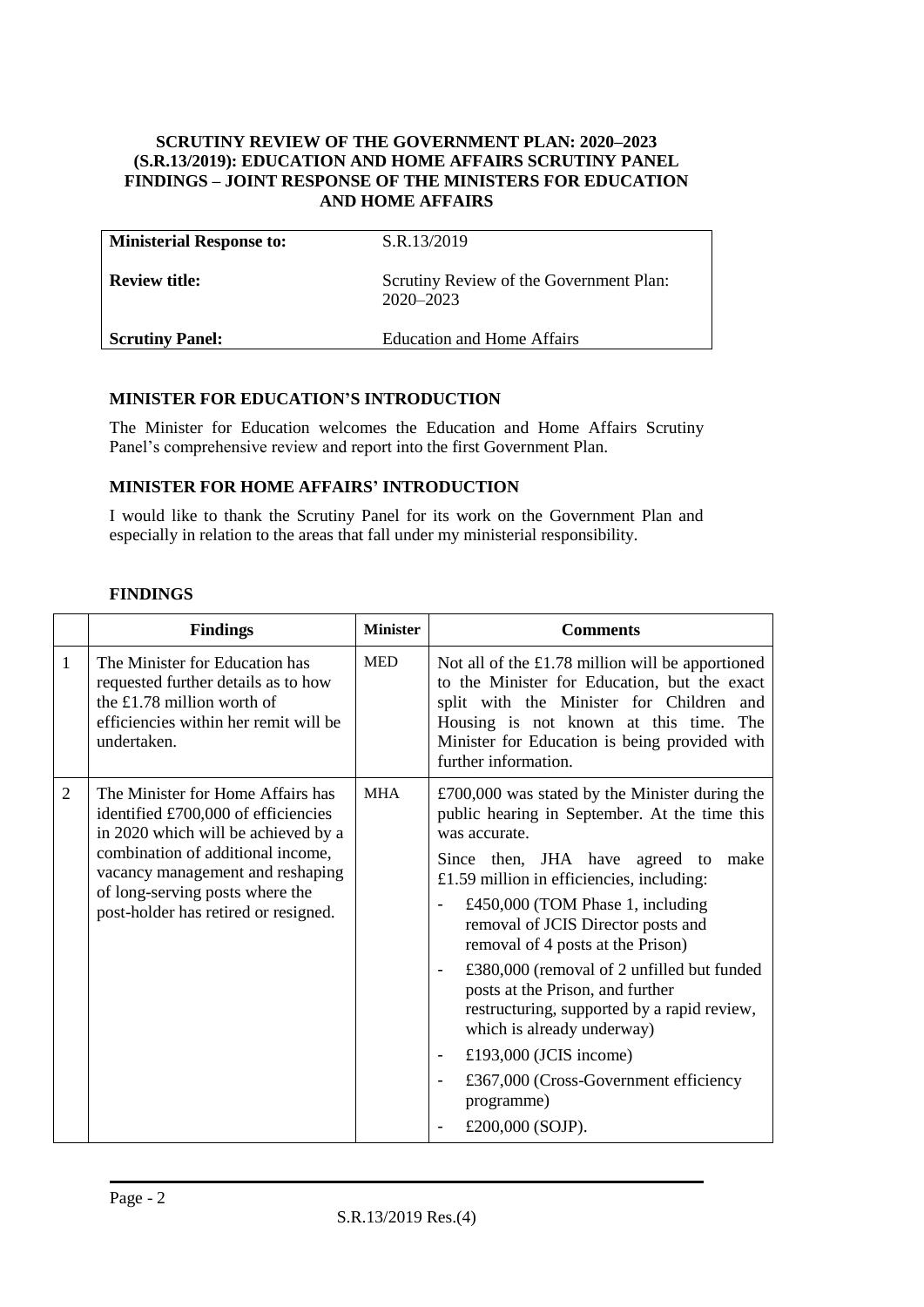|                | <b>Findings</b>                                                                                                                                                                                                                                                                                                                                                                                                                            | <b>Minister</b> | <b>Comments</b>                                                                                                                                                                                                                                                                                                                                                                                                                                                                                                                                                                                                                                                                                                                                                                                                                                                                                                                                   |
|----------------|--------------------------------------------------------------------------------------------------------------------------------------------------------------------------------------------------------------------------------------------------------------------------------------------------------------------------------------------------------------------------------------------------------------------------------------------|-----------------|---------------------------------------------------------------------------------------------------------------------------------------------------------------------------------------------------------------------------------------------------------------------------------------------------------------------------------------------------------------------------------------------------------------------------------------------------------------------------------------------------------------------------------------------------------------------------------------------------------------------------------------------------------------------------------------------------------------------------------------------------------------------------------------------------------------------------------------------------------------------------------------------------------------------------------------------------|
| 3              | The Minister for Education has<br>commissioned a review of the<br>funding of the education system in<br>the Island which will be conducted<br>by an external agency. This is<br>currently within its infancy. The<br>Panel cannot comment on the<br>implications of the review until such<br>time as further information is<br>available.                                                                                                  | <b>MED</b>      | The Minister for Education is expecting the<br>final report in February 2020, and this will be<br>shared with the Panel.                                                                                                                                                                                                                                                                                                                                                                                                                                                                                                                                                                                                                                                                                                                                                                                                                          |
| 4              | The post-16 education strategy will<br>contain some actions which can be<br>implemented immediately and other<br>actions that will require further<br>policy development. Upon<br>confirmation of the strategy,<br>resources will be allocated to meet<br>the needs of the various areas of the<br>strategy. Further information is<br>required as to whether current<br>budgets are sufficient to address all<br>aspects of the strategy. | <b>MED</b>      | The implementation of the strategy is phased<br>over the next 10 years. Immediate agreed<br>actions will achieve a level of re-alignment of<br>efficiency<br>budget<br>the<br>ensure<br>and<br>to<br>effectiveness. This includes the review of<br>Supply and Demand for skills delivered<br>through CYPES, CLS and other Arm's-Length<br>organisations, such as Jersey Business and<br>Digital Jersey.<br>With the review of the second phase of the<br>target operating model in full progress, with an<br>implementation timeline of Q1 2020, it is<br>envisaged that the service reviews and target<br>operating model for positions below level 4<br>will<br>commence<br>immediately<br>post-<br>implementation of TOM 2.<br>The current budget includes skills projects<br>highlighted for CSP3, the review of funding for<br>Highlands College core provision (16–18,<br>Apprentices, 14–16, Adult Education and<br>professional courses). |
| 5 <sup>5</sup> | It is intended to bring forward a new<br>student finance scheme to be in<br>operation by September 2021. Until<br>such time, the current scheme will<br>be maintained. This is in order to<br>provide certainty to students.                                                                                                                                                                                                               | <b>MED</b>      | The review of the current student finance<br>system which commenced in January 2019 is<br>continuing following the publication of the<br>Post-16 strategy in October 2019. The relevant<br>departments of the Government are involved in<br>ensuring all aspects of any policy change are<br>fully assessed. A multi-disciplinary steering<br>group has been formed and is tasked to support<br>and lead the review of the current system. It is<br>anticipated that their work will be concluded by<br>September 2021 with a view for any changes to<br>take effect for those studying from September<br>2022. There will be some minor changes to the<br>current scheme for September 2021 entrants,<br>which will be communicated well in advance<br>of this period.                                                                                                                                                                           |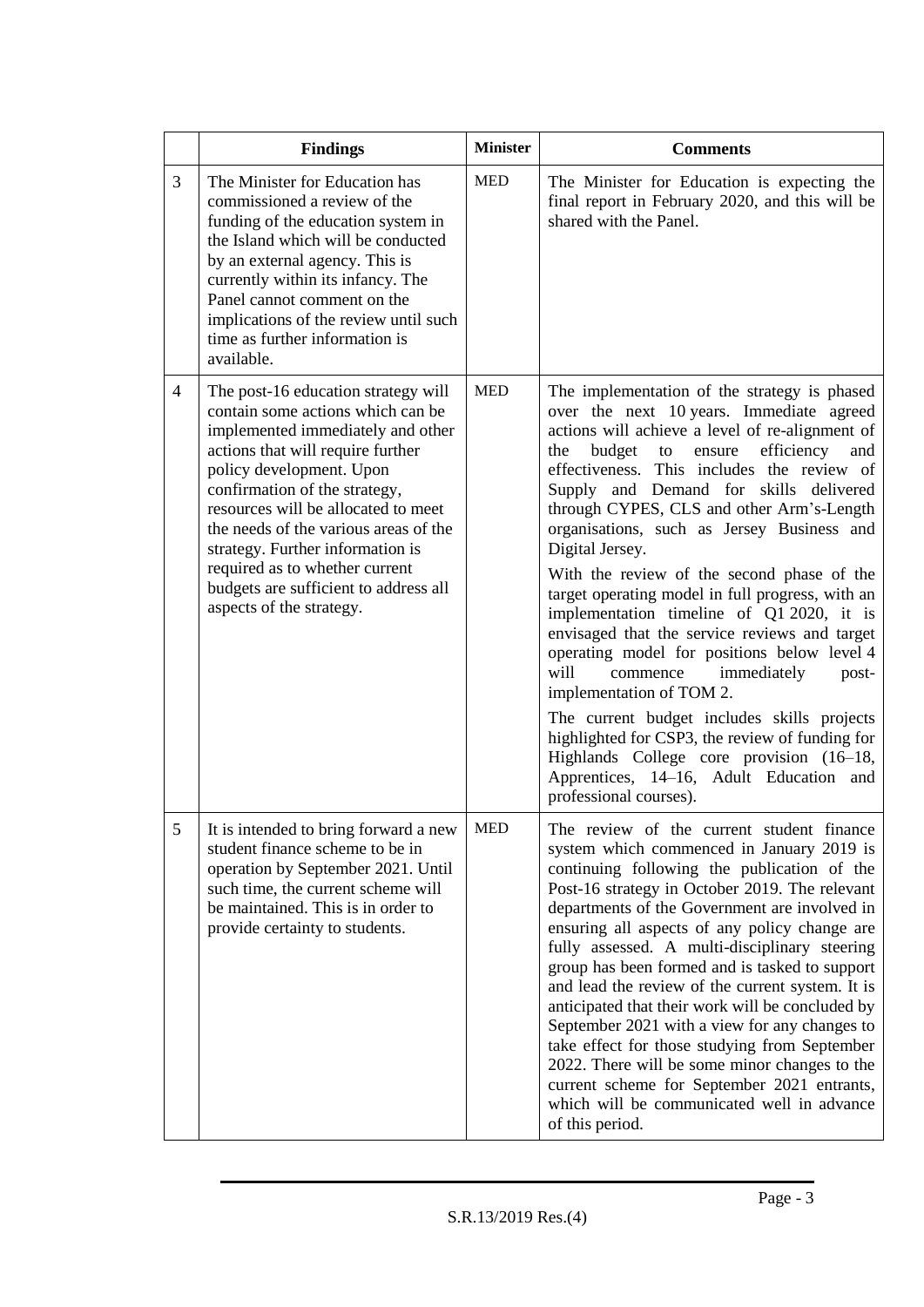|   | <b>Findings</b>                                                                                                                                                                                                                                                                                                                                                                             | <b>Minister</b> | <b>Comments</b>                                                                                                                                                                                                                                                                                                                                                                                                                                                                                                                                                                                                                                                                                                                                                                     |
|---|---------------------------------------------------------------------------------------------------------------------------------------------------------------------------------------------------------------------------------------------------------------------------------------------------------------------------------------------------------------------------------------------|-----------------|-------------------------------------------------------------------------------------------------------------------------------------------------------------------------------------------------------------------------------------------------------------------------------------------------------------------------------------------------------------------------------------------------------------------------------------------------------------------------------------------------------------------------------------------------------------------------------------------------------------------------------------------------------------------------------------------------------------------------------------------------------------------------------------|
| 6 | There is an acknowledgment that<br>the current tuition fees level in the<br>United Kingdom may be reduced<br>from £9,250 per academic year. In<br>the event of a budget surplus, the<br>Minister for Education has<br>expressed a view to utilise this in<br>order to bring vocational courses on<br>a par with higher education courses.                                                   | <b>MED</b>      | Agreed.                                                                                                                                                                                                                                                                                                                                                                                                                                                                                                                                                                                                                                                                                                                                                                             |
| 7 | The Jersey Music Service is due to<br>identify a new delivery model<br>which is intended to allow all<br>children to embark on a musical<br>learning pathway that is clearly<br>signed. This will be developed<br>throughout 2020. Given the ongoing<br>development required, the Panel has<br>rated this project as 'amber'.                                                               | <b>MED</b>      | The development of delivery mechanisms to<br>allow all children to embark on a musical<br>learning pathway are now at an advanced stage<br>and will be ready for implementation at the<br>beginning of the 2020-2021 academic year.<br>The plans will be shared with the Panel as soon<br>as they are complete.                                                                                                                                                                                                                                                                                                                                                                                                                                                                     |
| 8 | There is significant work being<br>undertaken to review the education<br>system as a whole in the Island<br>(including the review of school<br>funding and Big Education<br>Conversation), of which the Jersey<br>School Review Framework is one<br>small part. Depending on the<br>outcome of this work, there could<br>be further implications for the<br>Jersey School Review Framework. | <b>MED</b>      | School<br>Review<br>Framework<br>The<br>Jersey<br>("JSRF") is an ongoing rolling programme of<br>reviews and not a one-off. It is not anticipated<br>that there will be any further implications for<br>the JSRF. Most modern jurisdictions have a<br>method of reviewing and assessing schools and<br>the outcomes they deliver for children and<br>young people.                                                                                                                                                                                                                                                                                                                                                                                                                  |
| 9 | The Languages Strategy has been<br>piloted successfully in 8 primary<br>schools, and will be rolled out<br>across all primary schools. It is,<br>however, too early to state whether<br>the requested funding for the project<br>will achieve the expected outcomes<br>at this stage.                                                                                                       | <b>MED</b>      | Phase 1 of the French Experience (Autumn<br>2017) involved Bel Royal School and La Moye<br>School. Three Year 5 classes, with a total of<br>75 children, were part of this pilot. Phase 2 of<br>Experience<br>the<br>French<br>(Autumn 2018)<br>involved<br>220 children from First Tower,<br>St. Saviour's, St. Martin's, Trinity, Grouville<br>and St. Luke's Schools. In both pilots, across<br>this wide range of schools, pupils made at least<br>one year of progress with their French over the<br>6-week programme, and pupil enthusiasm and<br>confidence for language study was significantly<br>increased. It is therefore reasonable to propose<br>that the Languages Strategy will impact on<br>outcomes in a similar way when it is rolled out<br>across all schools. |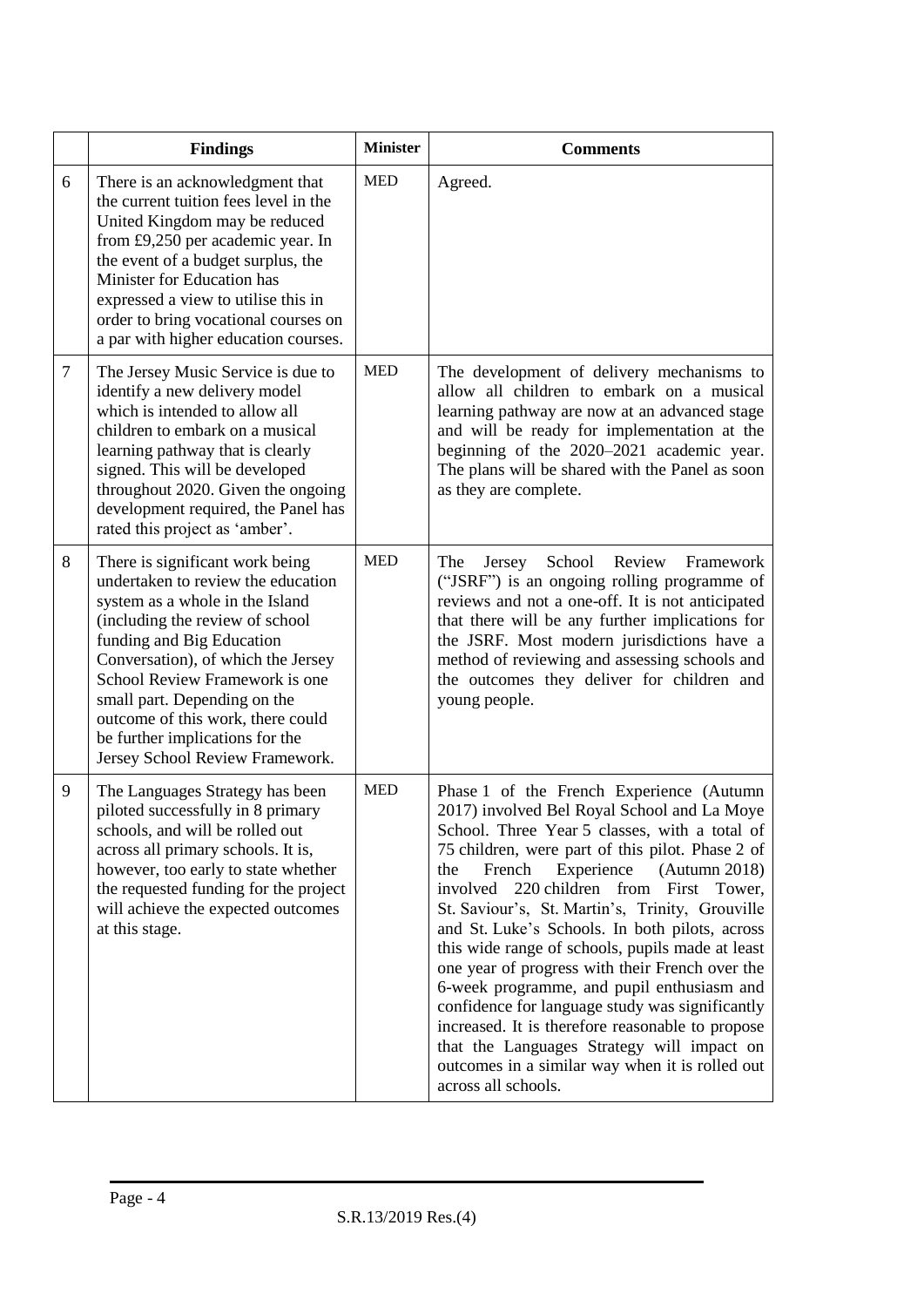|    | <b>Findings</b>                                                                                                                                                                                                                                                                                                                                                                                                  | <b>Minister</b> | <b>Comments</b>                                                                                                                                                                                                                                                                                                                                                                                                                                                                       |
|----|------------------------------------------------------------------------------------------------------------------------------------------------------------------------------------------------------------------------------------------------------------------------------------------------------------------------------------------------------------------------------------------------------------------|-----------------|---------------------------------------------------------------------------------------------------------------------------------------------------------------------------------------------------------------------------------------------------------------------------------------------------------------------------------------------------------------------------------------------------------------------------------------------------------------------------------------|
| 10 | There is a multi-stage review of the<br>Education system underway, the<br>first stage of which is the 'Big<br>Education Conversation'. Due to the<br>expected stages of the review it will<br>take significant time to finalise any<br>outcomes and further details will be<br>required by the Panel prior to giving<br>any assurances over funding levels.                                                      | <b>MED</b>      | Agreed, the Minister for Education will ensure<br>that the Panel remain informed at all stages of<br>the reviews that are progressing.                                                                                                                                                                                                                                                                                                                                                |
| 11 | The business case for Early Years<br>within $R.91/2019$ states 30 hours of<br>nursery provision, however, this is<br>only an indicative figure based on<br>discussions of the Early Years<br>Policy Development Board which<br>has yet to make a firm policy<br>decision at this stage. It is therefore<br>not possible to state whether the<br>funding identified is sufficient to<br>meet any proposed scheme. | <b>MED</b>      | Agreed, although the business case involved<br>some modelling to define the investment<br>required, the final policy proposals of the Early<br>Years Policy Development Board will require<br>more detailed analysis at the appropriate time.                                                                                                                                                                                                                                         |
| 12 | The funding for this project covers<br>the costs of the hardware devices in<br>the new Les Quennevais School,<br>however, there is no confirmation as<br>to how much budget will be<br>available centrally to manage<br>upkeep of the equipment.                                                                                                                                                                 | <b>MED</b>      | Agreed.                                                                                                                                                                                                                                                                                                                                                                                                                                                                               |
| 13 | If the Primary Schools Meals pilot<br>scheme is a success, funding for the<br>continuation of this project will<br>come from the business case for<br>reducing preventable diseases <sup>-</sup><br>$(R.91/2019, p.33)$ . Until such time<br>as the pilot is evaluated there is no<br>certainty over how much funding<br>will be required.                                                                       | <b>MED</b>      | Agreed. If the pilot is successful a decision will<br>be made on how to progress the roll-out of hot<br>school meals in primary schools, and cost will<br>depend on various factors, including provider<br>selected and number of schools taking part.                                                                                                                                                                                                                                |
| 14 | Students accessing the Digital<br>Leadership Programme will (once<br>the qualification has been registered<br>with Ofqual) be eligible to receive<br>support through the student finance<br>scheme. The Panel is concerned that<br>this funding is in addition to the<br>funding provided by the proposal<br>and could create a double funding<br>scenario.                                                      | <b>MED</b>      | Currently, learners on the Digital Leadership<br>Programme are not eligible for<br>support<br>through student finance. This will remain the<br>case until the programme is registered with<br>Ofqual. The source of funding for learners will<br>remain a single source in the event of this<br>change. All effort is being made to ensure that<br>the programme receives its registration in time<br>for September 2020 and beyond. The project<br>remains on track to achieve this. |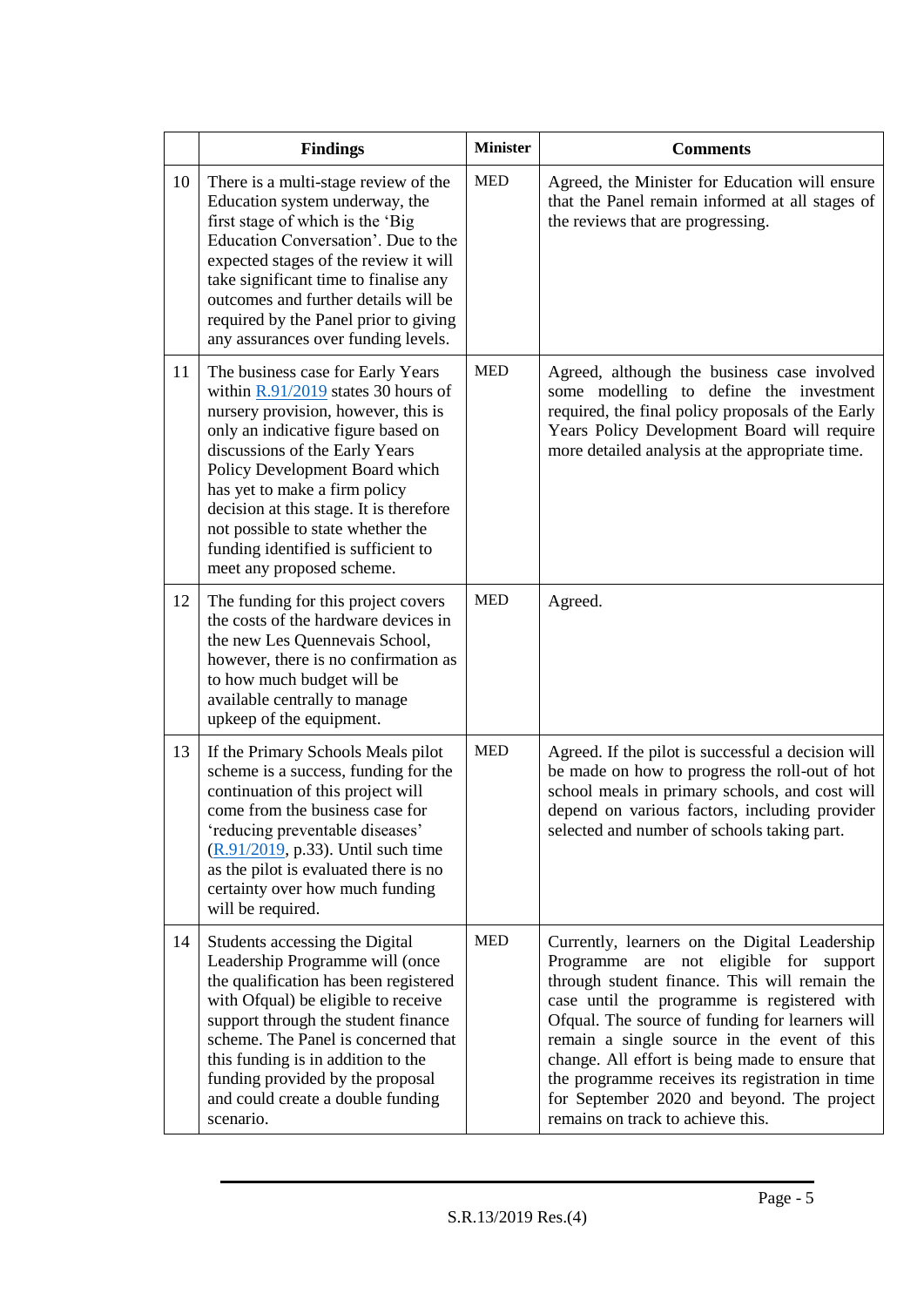|    | <b>Findings</b>                                                                                                                                                                                                                                                       | <b>Minister</b> | <b>Comments</b>                                                                                                                                                                                                                                                                                                                                                                                                                                                                                                                                                                                                                                                                                                                                                                                                                                                    |
|----|-----------------------------------------------------------------------------------------------------------------------------------------------------------------------------------------------------------------------------------------------------------------------|-----------------|--------------------------------------------------------------------------------------------------------------------------------------------------------------------------------------------------------------------------------------------------------------------------------------------------------------------------------------------------------------------------------------------------------------------------------------------------------------------------------------------------------------------------------------------------------------------------------------------------------------------------------------------------------------------------------------------------------------------------------------------------------------------------------------------------------------------------------------------------------------------|
| 15 | The new roles created under the<br>Skills Jersey additional funding<br>request are designed to increase<br>engagement across the range of<br>services offered. It is, however, too<br>early to state whether they will<br>achieve the outcomes stated.                | <b>MED</b>      | Agreed, the achievement of outcomes can only<br>be measured once the roles have been recruited<br>to.                                                                                                                                                                                                                                                                                                                                                                                                                                                                                                                                                                                                                                                                                                                                                              |
| 16 | The Legal Aid guidelines which<br>govern the scheme have yet to be<br>agreed by the Legal Aid Guidelines<br>Committee. Until such time as a<br>proposed scheme is agreed the<br>Panel cannot give assurances as to<br>whether the level of funding is<br>appropriate. | <b>CM</b>       | The additional funding requested for 2020-23<br>is to meet the costs of the Legal Aid Office and<br>the fixed-fee Duty Solicitor and Duty Advocate<br>service. The funding has been requested based<br>on a review of legal aid cases in recent years,<br>and on an inference that the future Legal Aid<br>scheme (made and published under Article 7 of<br>the <b>Access to Justice (Jersey)</b> Law 2019) will<br>be broadly similar in scope to that which exists<br>at present. There are no reasons to believe that<br>the scheme will reduce or expand in a manner<br>that will significantly reduce or increase the<br>level of funding required for the Legal Aid<br>Office and Duty Solicitor/ Duty Advocate<br>service. Nevertheless, it is accepted that<br>absolute certainty cannot be provided until the<br>new scheme has been brought into effect. |
| 17 | The final funding requirements of<br>Le Rocquier School facilities and<br>community sports facility capital<br>project will not be known until such<br>time as the feasibility study is<br>completed.                                                                 | <b>MED</b>      | Agreed.                                                                                                                                                                                                                                                                                                                                                                                                                                                                                                                                                                                                                                                                                                                                                                                                                                                            |
| 18 | The final funding requirements for<br>new school fields at Grainville and<br>St. John's Primary School will not<br>be known until such time as the<br>necessary agreements and planning<br>permissions are granted for the<br>proposals.                              | <b>MED</b>      | Agreed.                                                                                                                                                                                                                                                                                                                                                                                                                                                                                                                                                                                                                                                                                                                                                                                                                                                            |
| 19 | The final funding requirements for<br>the Les Landes nursery capital<br>project will not be known until such<br>time as the feasibility study is<br>completed.                                                                                                        | <b>MED</b>      | Agreed.                                                                                                                                                                                                                                                                                                                                                                                                                                                                                                                                                                                                                                                                                                                                                                                                                                                            |
| 20 | The final funding requirements for<br>the La Moye Primary School<br>extension capital project will not be<br>known until such time as the<br>feasibility study is completed.                                                                                          | <b>MED</b>      | Agreed.                                                                                                                                                                                                                                                                                                                                                                                                                                                                                                                                                                                                                                                                                                                                                                                                                                                            |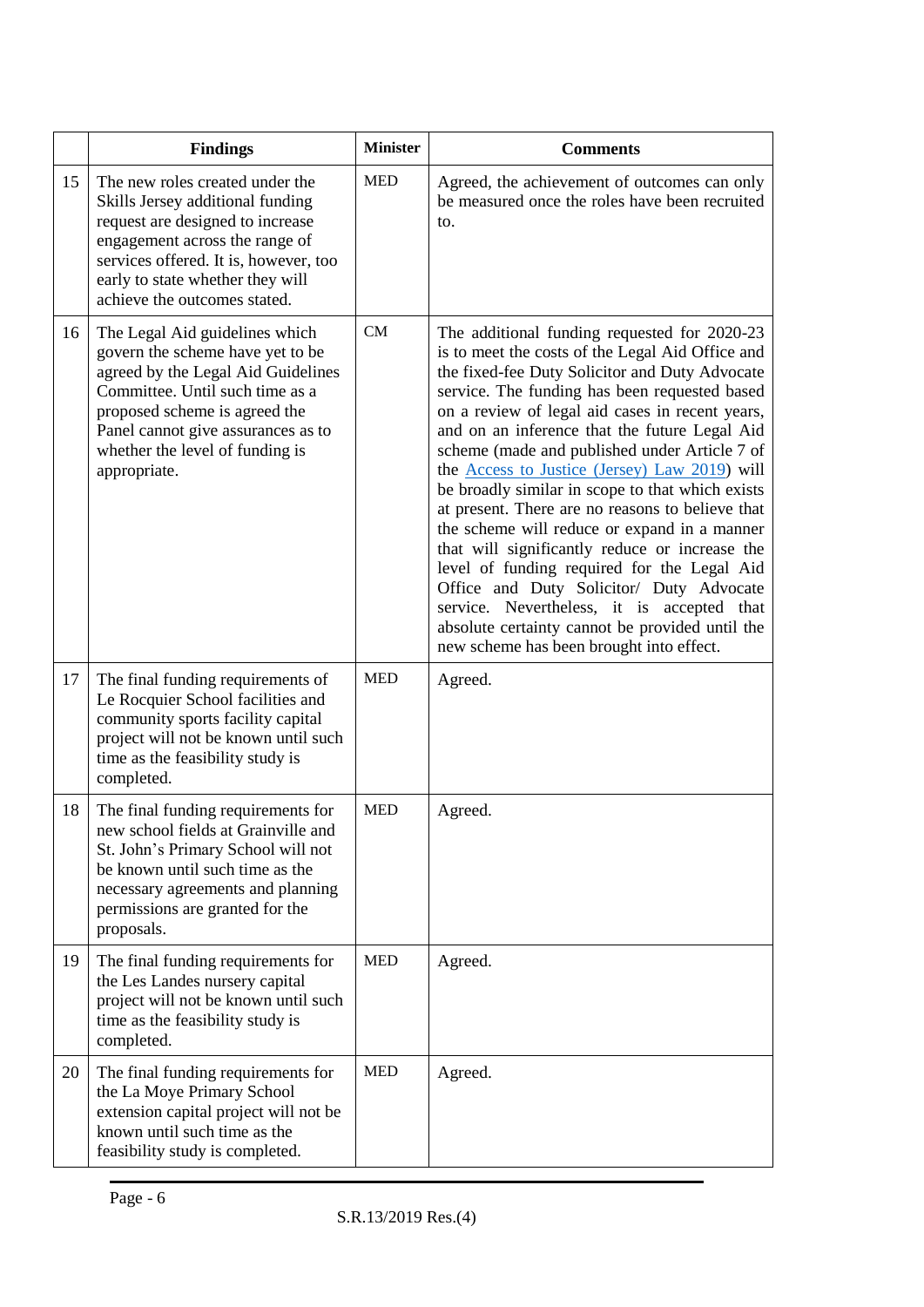|    | <b>Findings</b>                                                                                                                                                                                                                                                                                                                               | <b>Minister</b> | <b>Comments</b>                                                                                                                                                                                                                                                                                                                                                                                                                                                                                                                                                                                    |
|----|-----------------------------------------------------------------------------------------------------------------------------------------------------------------------------------------------------------------------------------------------------------------------------------------------------------------------------------------------|-----------------|----------------------------------------------------------------------------------------------------------------------------------------------------------------------------------------------------------------------------------------------------------------------------------------------------------------------------------------------------------------------------------------------------------------------------------------------------------------------------------------------------------------------------------------------------------------------------------------------------|
| 21 | The Panel has noted the need for<br>additional music facilities at Jersey<br>College for Girls and Jersey College<br>Prep, however, further details are<br>required over the proposed use by<br>outside agencies. It is a concern of<br>the Panel that similar investment in<br>music within non-fee-paying<br>schools is not being made.     | <b>MED</b>      | There is investment in music for non-fee-<br>paying schools. This is both in revenue, in the<br>$2020 - 2023$ ,<br>Government Plan<br>through<br>enhanced funding of the Jersey Music Service<br>("JMS"), and in capital. This specific capital<br>investment for JCG/ JCP is relatively small and<br>specific to developing music facilities. Larger<br>capital<br>programmes,<br>including<br>the<br>new<br>Les Quennevais School, will see significant<br>improvements in music facilities. We are still<br>awaiting details of the use by outside agencies<br>of these new planned facilities. |
| 22 | The completion of capital projects<br>for new playing fields and JCG and<br>JCP is dependent upon the<br>acquisition of the fields and change<br>of use under the Island Plan and the<br>costs are estimated at this stage.<br>Further information is therefore<br>required prior to assurances over the<br>level of funding in the proposal. | <b>MED</b>      | Agreed.                                                                                                                                                                                                                                                                                                                                                                                                                                                                                                                                                                                            |
| 23 | A schedule of replacement<br>equipment for CYPES is being<br>completed between now and the end<br>of the year. It is expected that the<br>funding within the business case<br>will not cover all items and some<br>will be delayed to later years.                                                                                            | <b>MED</b>      | Agreed.                                                                                                                                                                                                                                                                                                                                                                                                                                                                                                                                                                                            |
| 24 | Capital improvements to schools<br>will be prioritised to meet set<br>objectives in order to comply with<br>the Discrimination Law,<br>Safeguarding and Regulation of<br>Care requirements. At present there<br>is no clarity over how funding will<br>be apportioned between these<br>improvements.                                          | <b>MED</b>      | Agreed.                                                                                                                                                                                                                                                                                                                                                                                                                                                                                                                                                                                            |
| 25 | Capital improvements to Youth<br>Service/ Community Hubs will be<br>prioritised to meet set objectives in<br>order to comply with the<br>Discrimination Law, Safeguarding<br>and Regulation of Care<br>requirements. At present there is no<br>clarity over how funding will be<br>apportioned between these<br>improvements.                 | <b>MED</b>      | Agreed.                                                                                                                                                                                                                                                                                                                                                                                                                                                                                                                                                                                            |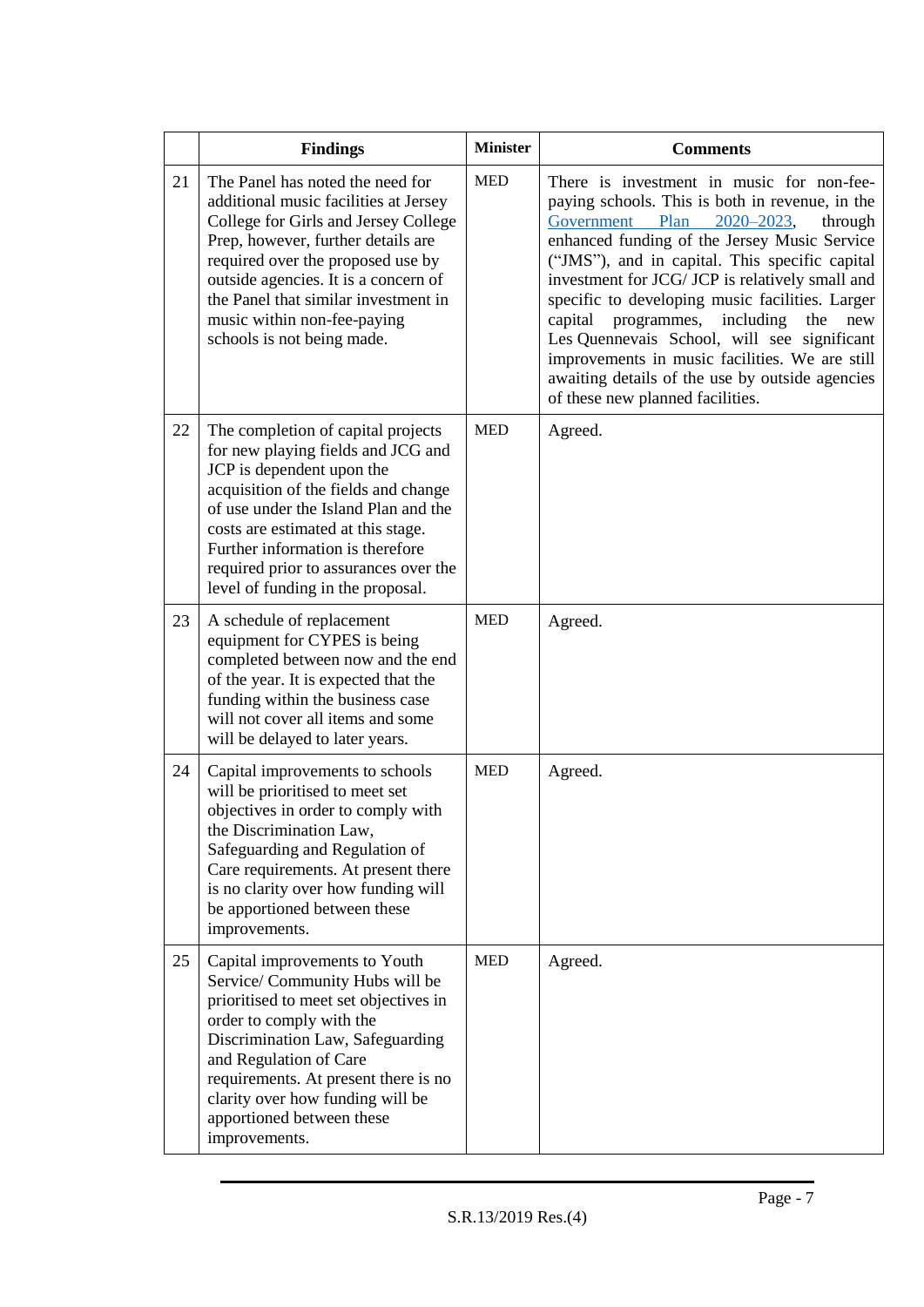|    | <b>Findings</b>                                                                                                                                                                         | <b>Minister</b> | <b>Comments</b>                                                                                                                                                                                                                                                                                            |
|----|-----------------------------------------------------------------------------------------------------------------------------------------------------------------------------------------|-----------------|------------------------------------------------------------------------------------------------------------------------------------------------------------------------------------------------------------------------------------------------------------------------------------------------------------|
| 26 | Due to the need for an options<br>assessment to be completed, there is<br>no certainty as to the proposed costs                                                                         | <b>MHA</b>      | 'Jersey variant' passports issued by the<br>Lieutenant Governor to British citizens in<br>Jersey are important and valued by Islanders.                                                                                                                                                                    |
|    | of the new passport project at this<br>time.                                                                                                                                            |                 | The current contract for issuing Jersey variant<br>passports ends in April 2022. The technology<br>underpinning the process and procedure for<br>applying for and issuing passports is no longer<br>fit for purpose and requires updating.                                                                 |
|    |                                                                                                                                                                                         |                 | The project is a joint initiative between the<br>Crown Dependencies and Gibraltar. It is being<br>undertaken<br>in<br>close<br>consultation<br>with<br>H.M. Passport Office. The cost of the project is<br>shared between these jurisdictions. This will<br>reduce the overall cost to Jersey as a result. |
|    |                                                                                                                                                                                         |                 | Uncertainty over the timeframe of the project<br>and the overall cost is caused by the UK's<br>decision to leave the EU. This has produced<br>uncertainty around the technology, processes<br>and procedures for issuing British passports in<br>the future.                                               |
| 27 | The Panel recognises the possible<br>benefits of the combined control<br>room, however, further clarity over<br>the long-term implications of co-<br>locating the services is required. | <b>MHA</b>      | The Fire and Rescue Service, the Ambulance<br>Service and the States of Jersey Police control<br>room staff have been co-located since the<br>beginning of January 2019. There have been<br>several instances where<br>co-location<br>has<br>improved these services' response to specific<br>emergencies. |
|    |                                                                                                                                                                                         |                 | The second phase of the project will involve<br>closer integration and collaboration between<br>the services, including the use of IT and other<br>systems.                                                                                                                                                |
|    |                                                                                                                                                                                         |                 | The aim of the project is to improve call<br>handling and response times for Islanders, and<br>to provide a more co-ordinated and joined-up<br>response to manage demand<br>across<br>the<br>emergency services.                                                                                           |
|    |                                                                                                                                                                                         |                 | The project is regularly reviewed by the<br>services involved, which informs continued<br>development of the project.                                                                                                                                                                                      |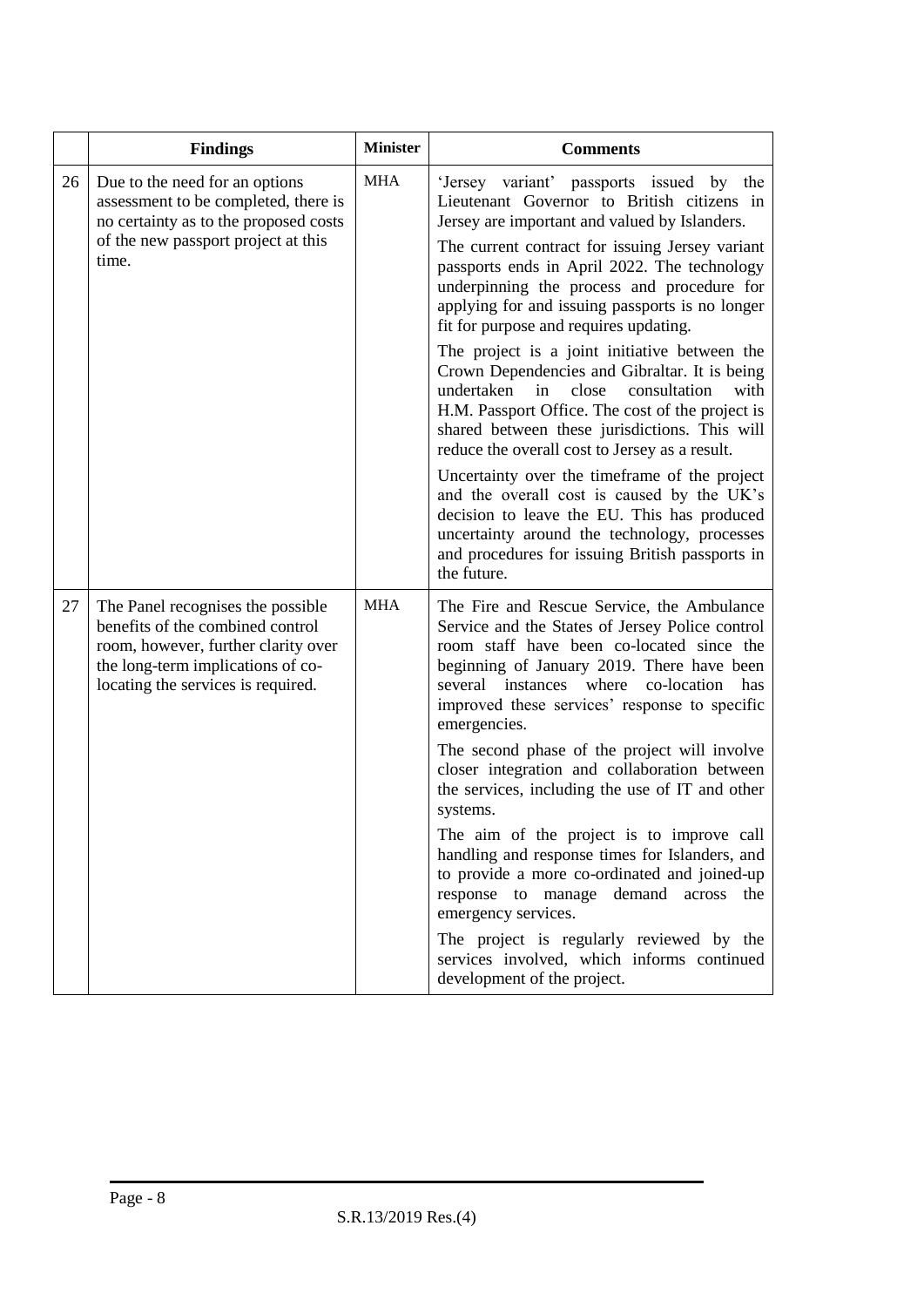|    | <b>Findings</b>                                                                                                                                                                                                                                                                                                                                                                                                                               | <b>Minister</b> | <b>Comments</b>                                                                                                                                                                                                                                                                                                                                                                                                                                                                                                                                                                                                                                                                                                                                                                                                                    |
|----|-----------------------------------------------------------------------------------------------------------------------------------------------------------------------------------------------------------------------------------------------------------------------------------------------------------------------------------------------------------------------------------------------------------------------------------------------|-----------------|------------------------------------------------------------------------------------------------------------------------------------------------------------------------------------------------------------------------------------------------------------------------------------------------------------------------------------------------------------------------------------------------------------------------------------------------------------------------------------------------------------------------------------------------------------------------------------------------------------------------------------------------------------------------------------------------------------------------------------------------------------------------------------------------------------------------------------|
| 28 | Whilst it understands the need for<br>the new system, the Panel has not<br>been able to establish how the<br>proposed Electronic Patient Records<br>system for the Ambulance Service<br>would integrate with other whole<br>Island health systems that are due to<br>be developed. It is concerned that<br>without assurances over the<br>integration of this proposal with<br>future health systems the proposed<br>funding could be wasted. | <b>MHA</b>      | The benefits of a new Electronic Patient<br>Records system for the Ambulance Service will<br>be enhanced data security, improving record-<br>keeping and enabling clinical audit, allowing us<br>to improve the care the Ambulance Service<br>provides.<br>The Ambulance Service currently use paper<br>records. Moving to an electronic system will<br>allow the Ambulance Service and staff in the<br>Emergency Department to work together more<br>efficiently. For example, it will also allow<br>transmission of data to the emergency<br>department ahead of the crews' arrival,<br>allowing them to prepare to receive a patient.<br>This will improve patient outcomes.<br>The Minister is committed to ensuring that the<br>electronic patient records system is compatible<br>with the future Island-wide health system. |

# **RECOMMENDATIONS**

|   | <b>Recommendations</b>                                                                                                                                                            | To         | Accept/<br><b>Reject</b> | <b>Comments</b>                                                                                                                                                                                                                                                                                                                                                                                                                                                                                                                                                                                                                                                                                                                                                                                                                                                                                                   | <b>Target</b><br>date of<br>action/<br>completion |
|---|-----------------------------------------------------------------------------------------------------------------------------------------------------------------------------------|------------|--------------------------|-------------------------------------------------------------------------------------------------------------------------------------------------------------------------------------------------------------------------------------------------------------------------------------------------------------------------------------------------------------------------------------------------------------------------------------------------------------------------------------------------------------------------------------------------------------------------------------------------------------------------------------------------------------------------------------------------------------------------------------------------------------------------------------------------------------------------------------------------------------------------------------------------------------------|---------------------------------------------------|
| 1 | The Minister for<br>Education should publish<br>further details of the<br>efficiencies relating to her<br>remit as a matter of<br>urgency prior to the<br>Government Plan debate. | <b>MED</b> | Reject                   | There<br>a range of efficiencies<br>are<br>apportioned to the Minister<br>for<br>Education as<br>the<br>documented<br>in<br>Efficiencies Plan $(R.130/2019)$ . Further<br>information was also provided to the<br>E&HA Scrutiny Panel, detailing the<br>apportionment where possible.<br>Of the efficiencies within the Minister<br>for Education's portfolio, the agreement<br>of £1.78 million is still subject to the<br>provision of further information and<br>officers.<br>If/as<br>analysis<br>by<br>these<br>outstanding efficiencies are approved by<br>Minister, further<br>supporting<br>the<br>information will be provided to the<br>appropriate Scrutiny Panels.<br>In the event that some/all of this amount<br>remains outstanding at the time 2020<br>budgets are allocated, a commensurate<br>reduction/re-profiling of CYPES growth<br>will be proposed to ensure balanced<br>budgets in 2020. |                                                   |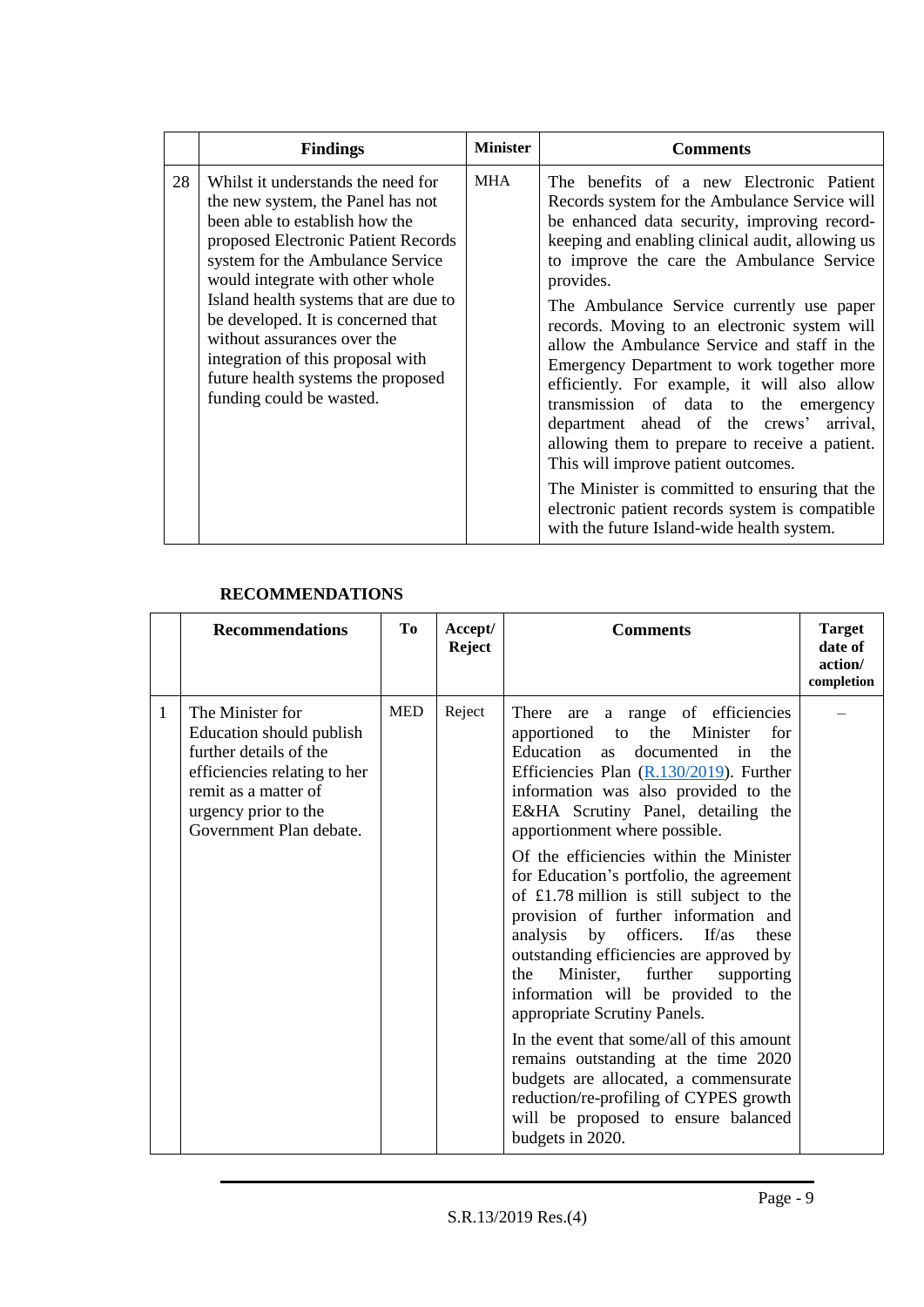|                | <b>Recommendations</b>                                                                                                                                                                                                                                                                                 | To         | Accept/<br><b>Reject</b> | <b>Comments</b>                                                                                                                                                                                                                                                                                                                                                                                                                                                                                                                                                                                                                                                                                                                                                                                                                                                                                                                                                                                                                                                                                                                            | <b>Target</b><br>date of<br>action/<br>completion |
|----------------|--------------------------------------------------------------------------------------------------------------------------------------------------------------------------------------------------------------------------------------------------------------------------------------------------------|------------|--------------------------|--------------------------------------------------------------------------------------------------------------------------------------------------------------------------------------------------------------------------------------------------------------------------------------------------------------------------------------------------------------------------------------------------------------------------------------------------------------------------------------------------------------------------------------------------------------------------------------------------------------------------------------------------------------------------------------------------------------------------------------------------------------------------------------------------------------------------------------------------------------------------------------------------------------------------------------------------------------------------------------------------------------------------------------------------------------------------------------------------------------------------------------------|---------------------------------------------------|
| $\overline{2}$ | The Minister for<br><b>Education should ensure</b><br>that in the event tuition<br>fees are reduced in the<br>United Kingdom, any<br>budget surplus within the<br><b>Higher Education Fund</b><br>should be maintained<br>within the Education<br>budget and not returned to<br>central contingencies. | <b>MED</b> | Accept                   | Treasury has confirmed that, in the<br>event of underspending on student<br>tuition fees, the Minister would be able<br>to redirect unspent budget to fund<br>different activities in Higher Education.<br>It is not possible to apply it to the wider<br>Education budget, and it would be<br>returned to contingency if not required<br>for Higher Education.                                                                                                                                                                                                                                                                                                                                                                                                                                                                                                                                                                                                                                                                                                                                                                            |                                                   |
| 3              | The Minister for<br><b>Education should review</b><br>the implementation and<br>effect of the Jersey School<br>Review Framework on a<br>termly basis during its<br>first full year of operation.                                                                                                       | <b>MED</b> | Reject                   | The Jersey School Review Framework<br>("JSRF") has been created, developed,<br>adapted and improved over a 3-year<br>pilot period. This pilot period was<br>independently reviewed by external<br>experts; this report has been shared with<br>Scrutiny. The Minister does not agree<br>termly<br>reviews<br>of<br>the<br>that<br>implementation and effect are required.<br>She would like to see a tri-annual<br>review, to allow for the consistent<br>application of the newly amended JSRF<br>across the next 3-year cycle.<br>The Minister agrees with the comments<br>of the NASUWT Jersey Secretary who<br>wrote to the Panel that "the JSRF<br>acknowledges that where areas<br>for<br>development<br>identified,<br>the<br>are<br>Government of Jersey has to recognise<br>its responsibility for the quality of<br>education provided to all children and<br>young people and to play its part in<br>assisting<br>schools<br>in<br>all<br>their<br>improvement journeys. This sharing of<br>responsibility<br>for<br>securing<br>and<br>sustaining school improvement is a<br>distinctive and positive feature of the<br>JSRF." |                                                   |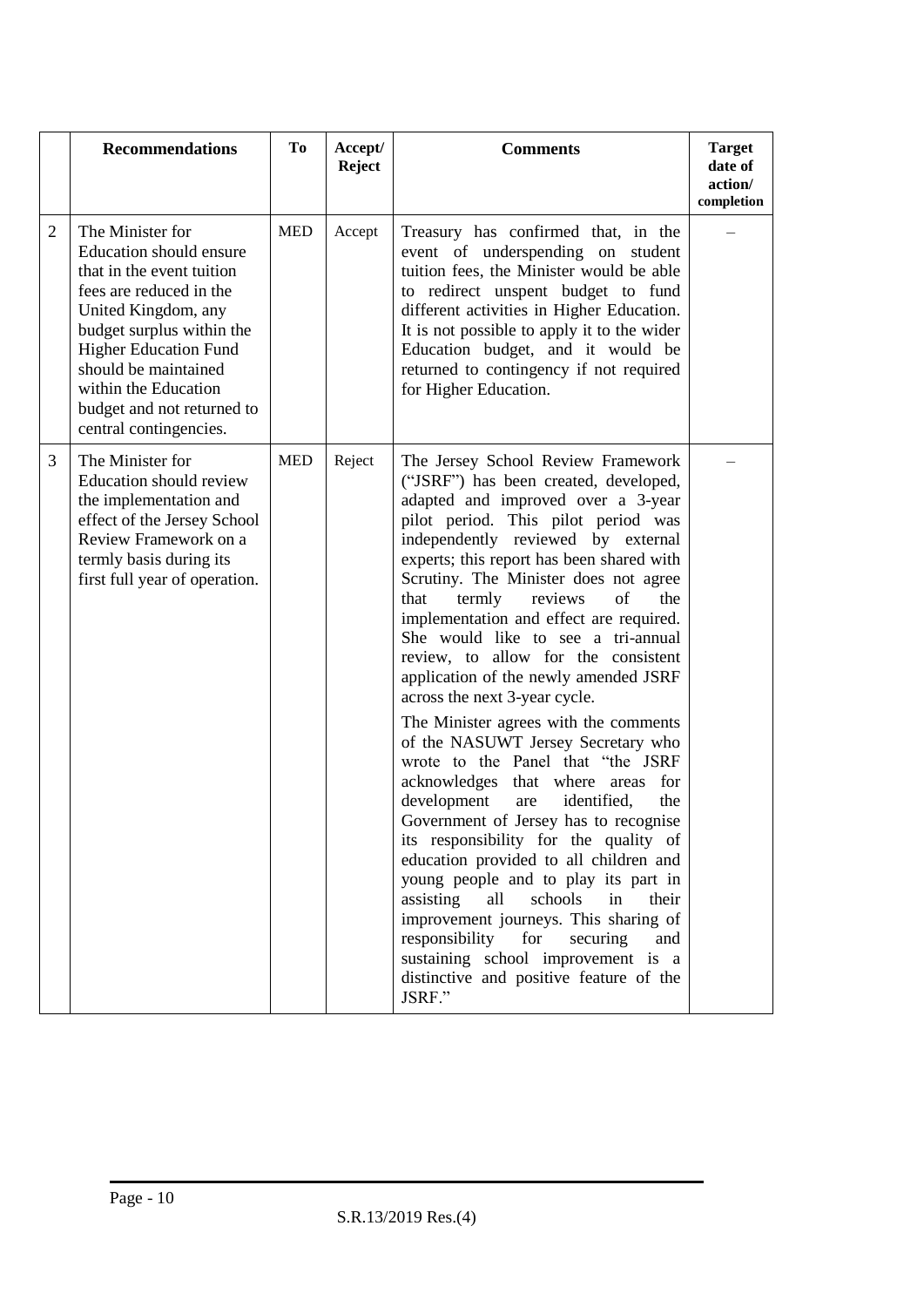|                | <b>Recommendations</b>                                                                                                                                                                                                                                                                                 | Тo         | Accept/<br><b>Reject</b> | <b>Comments</b>                                                                                                                                                                                                                                                                                                                                                                                                                                                               | <b>Target</b><br>date of<br>action/<br>completion |
|----------------|--------------------------------------------------------------------------------------------------------------------------------------------------------------------------------------------------------------------------------------------------------------------------------------------------------|------------|--------------------------|-------------------------------------------------------------------------------------------------------------------------------------------------------------------------------------------------------------------------------------------------------------------------------------------------------------------------------------------------------------------------------------------------------------------------------------------------------------------------------|---------------------------------------------------|
| $\overline{4}$ | The Minister for<br><b>Education</b> should<br>prioritise the work of the<br><b>Early Years Policy</b><br>Development Board and<br>bring forward the Early<br>Years Policy by the end of<br>Q2 2020.                                                                                                   | <b>MED</b> | Accept                   | As part of the EYPDB's research, is it<br>clear that Early Years policy spans a<br>wider<br>landscape<br>than just<br>much<br>Education, and that service design and<br>delivery is the shared responsibility of a<br>variety of agencies and voluntary<br>organisations. The Board is committed<br>publishing high-level<br>policy<br>to<br>recommendations within the timescales<br>set by the Panel.                                                                       | 30/06/20                                          |
| 5              | The Minister for<br>Education should provide<br>further clarity as to<br>exactly where the funding<br>from the student finance<br>scheme will be utilised<br>within the Digital Jersey<br>Academy and ensure that<br>there is no duplication<br>with the proposed funding<br>under this business plan. | <b>MED</b> | Accept                   | There is no funding provided from<br>student finance to the Digital Jersey<br>Academy provision unless they are<br>eligible for funding.<br>The<br>current<br>provision is undergoing an approval<br>process, and until this process is<br>concluded there will be no financial<br>support from student finance for this<br>programme.<br>In<br>the<br>of<br>the<br>event<br>necessary approval is granted mid<br>programme each case will be reviewed<br>based on its merit. |                                                   |
| 6              | The Minister for<br>Education should ensure<br>that further information is<br>provided by JCG and JCP<br>as to how the proposed<br>music facilities will be<br>used by outside agencies.                                                                                                               | <b>MED</b> | Accept                   | The Minister will provide further detail<br>to the Panel.                                                                                                                                                                                                                                                                                                                                                                                                                     | 30/01/20                                          |
| $\tau$         | The Minister for<br><b>Education should ensure</b><br>that the schedule for<br>replacement equipment<br>for CYPES is provided to<br>the Panel with information<br>detailing how projects will<br>be prioritised. This should<br>be completed by<br>December 2020.                                      | <b>MED</b> | Partly<br>accept         | The Minister will provide the schedule,<br>but is unable to do so currently as the<br>department has implemented a new<br>procedure for minor capital requests and<br>the school's deadline to respond is not<br>until the end of January 2020. The new<br>procedure<br>provide<br>improved<br>will<br>governance and oversight of minor<br>capital priorities, and once the schedule<br>has been agreed it will be shared with<br>the Panel.                                 | 30/03/20                                          |